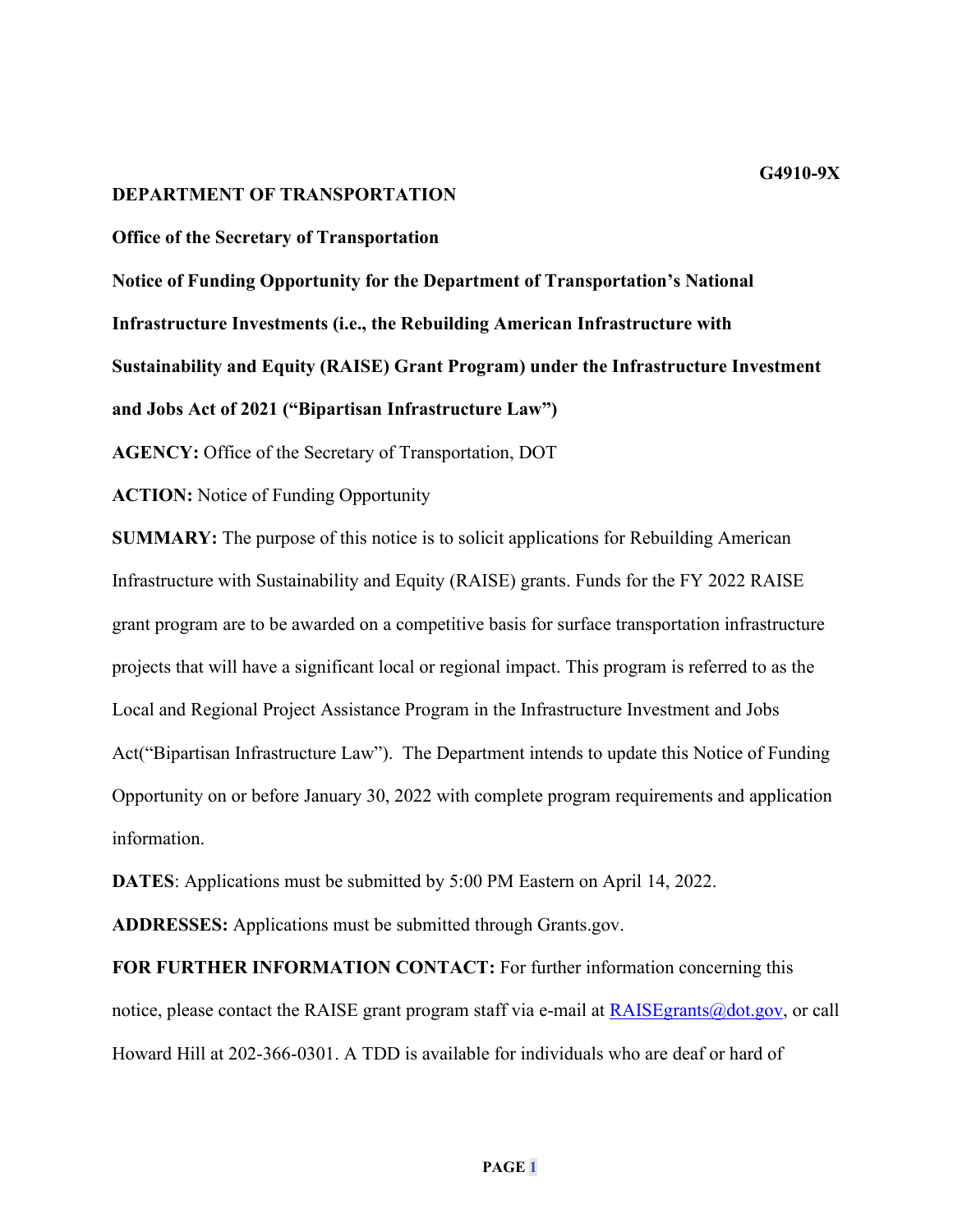hearing at 202-366-3993. Until the final NOFO is published on or before January 30, 2022, the Department may provide limited responses to applicant inquiries.

# **SUPPLEMENTARY INFORMATION:**

# **Table of Contents**

- A. Program Description
- B. Federal Award Information
- C. Eligibility Information
- D. Application and Submission Information
- E. Application Review Information
- F. Federal Award Administration Information
- G. Federal Awarding Agency Contacts
- H. Other Information

# **A. Program Description**

#### **1. Overview**

The Infrastructure Investment and Jobs Act (Pub. L. 117-58, November 15, 2021, "Bipartisan Infrastructure Law," or "BIL") authorized and appropriated \$1.5 billion to be awarded by the Department of Transportation ("DOT") for FY 2022 for Local and Regional Project Assistance Program Grants under National Infrastructure Investments. The program is codified at 49 U.S.C. 6702. The BIL requires the DOT to publish a Notice of Funding Opportunity (NOFO) no later than 60 days after enactment, which is January 14, 2022. In order to comply with this requirement, this (NOFO) solicits applications for projects to be funded under the Local and Regional Project Assistance Program, known as the RAISE Grants program, and may include any additional funding appropriated for the RAISE Grants program under the FY 2022 Appropriations Act. If the FY 2022 Appropriations Act significantly alters requirements for the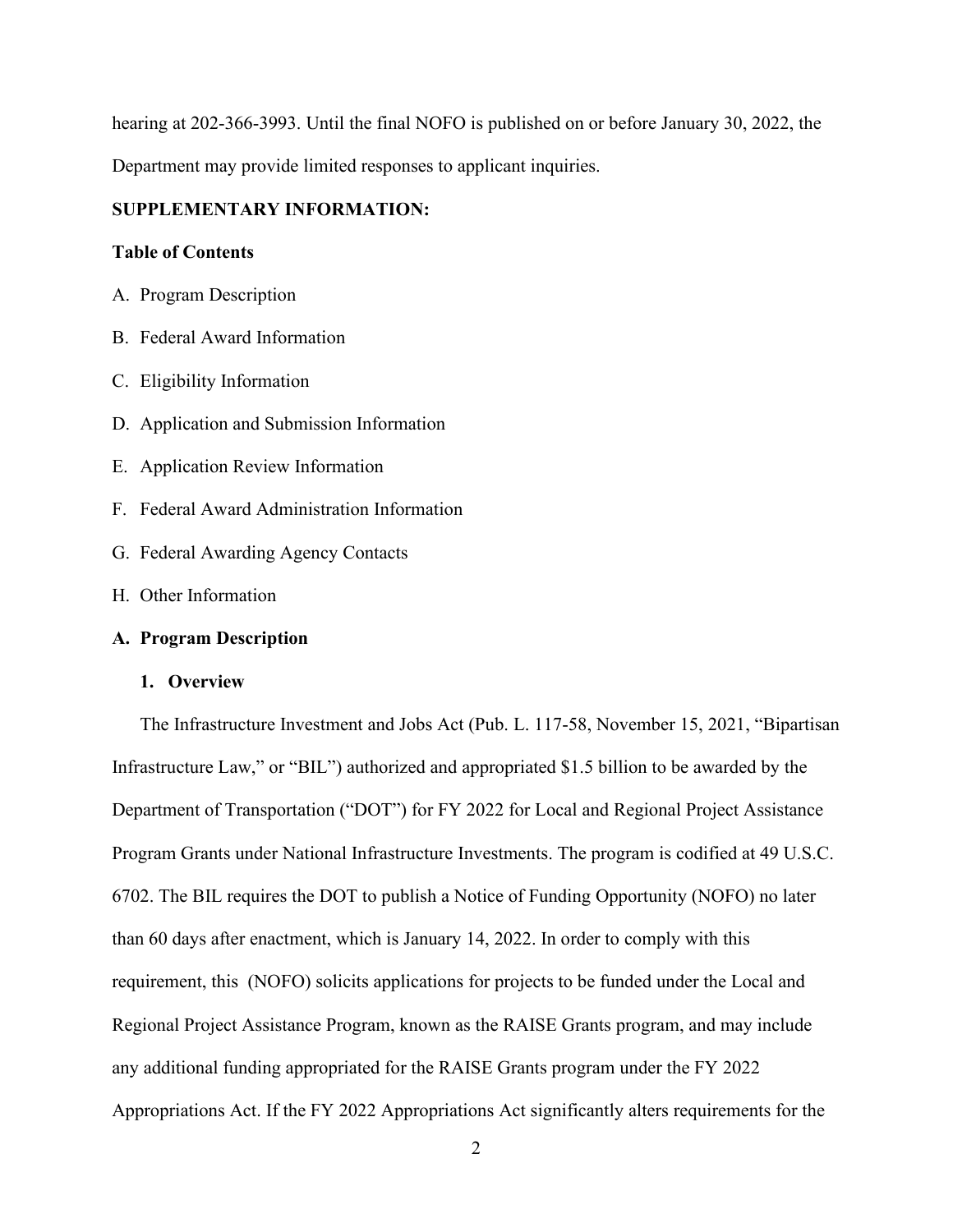RAISE Grant program, the Department will amend this Notice with guidance on additional requirements.

# **2. Additional Information**

The RAISE grant program is described in the Federal Assistance Listings under the assistance listing program title "National Infrastructure Investments" and assistance listing number 20.933.

# **B. Federal Award Information**

## **1. Amount Available**

The Bipartisan Infrastructure Law of 2021 ("BIL") authorized and appropriated \$1.5 billion to be awarded by DOT for RAISE grants under the Local and Regional Project Assistance Program. The Department intends to amend this Notice to provide more details on or before January 30, 2022.

### **2. Award Size**

BIL specifies that the minimum RAISE grant award is \$5 million, except that for projects located in rural areas, the minimum award size is \$1 million. Grants may not be greater than \$25 million.

## **3. Restrictions on Funding**

The BIL also directs that not more than 50 percent of the funds provided for RAISE grants (or \$750 million) shall be awarded to rural projects and directs that not more than 50 percent of the funds provided for RAISE grants (or \$750 million) shall be awarded to urban projects. Further, DOT must consider geographical and modal diversity. The Department intends to amend this Notice to provide more details on or before January 30, 2022.

#### **4. Availability of Funds**

3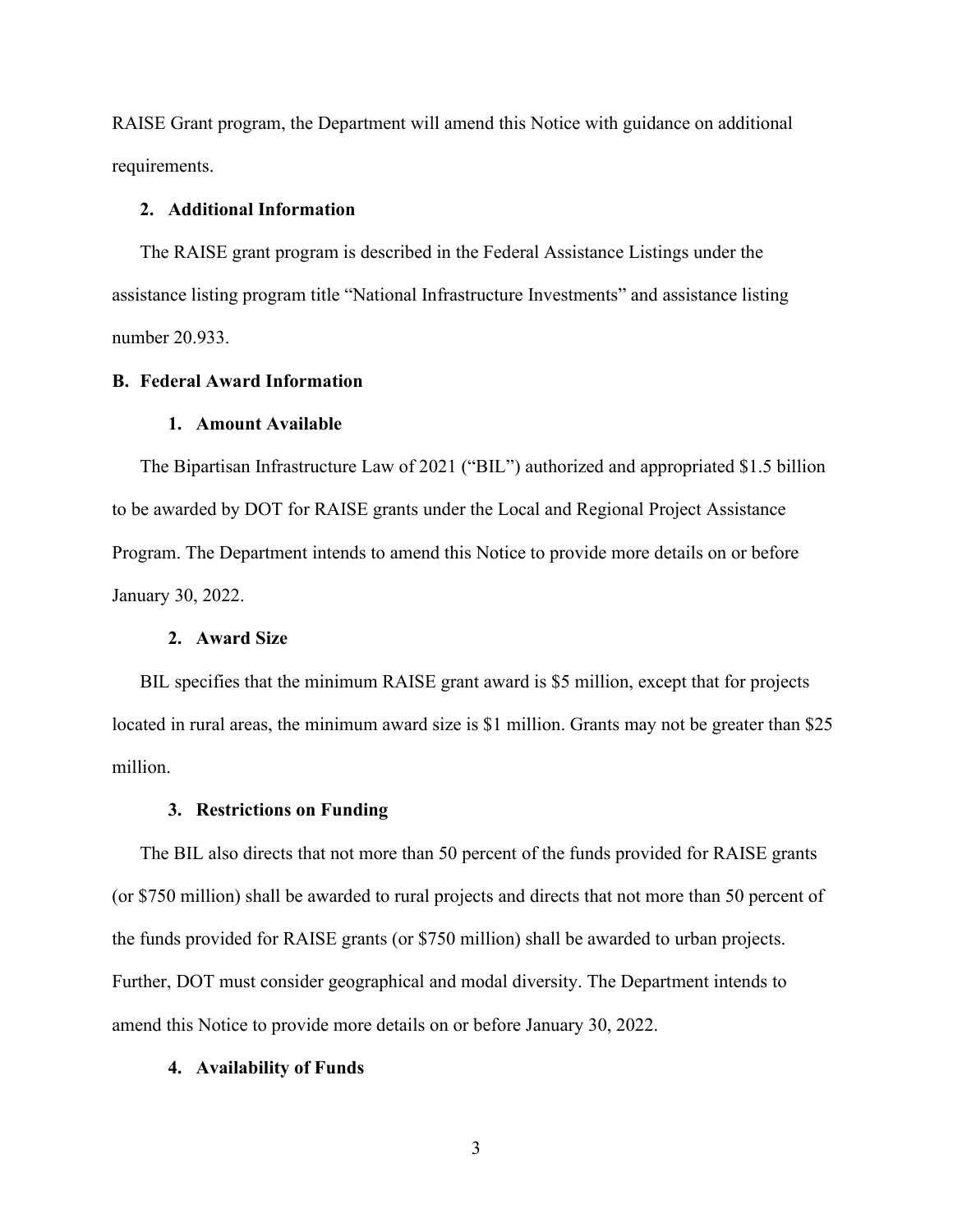The Department intends to amend this Notice to provide more details on or before January 30, 2022.

## **C. Eligibility Information**

To be selected for a RAISE grant, an applicant must be an Eligible Applicant and the project must be an Eligible Project.

# **1. Eligible Applicants**

Eligible Applicants for RAISE grants are: States and the District of Columbia; any territory or possession of the United States; a unit of local government; a public agency or publicly chartered authority established by 1 or more States; a special purpose district or public authority with a transportation function, including a port authority; a federally recognized Indian Tribe or a consortium of such Indian Tribes; a transit agency; and a multi-State or multijurisdictional group of entities.

Multiple States or jurisdictions may submit a joint application and should identify a lead applicant as the primary point of contact and also identify the primary recipient of the award. Joint applications should include a description of the roles and responsibilities of each applicant.

DOT expects that the eligible applicant that submits the application will administer and deliver the project. If the applicant seeks a transfer of the award to another agency, a letter of support from the designated entity must be included in the application.

#### **2. Cost Sharing or Matching**

Per BIL, the Federal share of project costs for which an expenditure is made under the RAISE grant program may not exceed 80 percent unless the project is located in a rural area, a historically disadvantaged community, or an area of persistent poverty.<sup>4</sup>

Non-Federal sources include State funds originating from programs funded by State revenue, local funds originating from State or local revenue-funded programs, or private funds. BIL also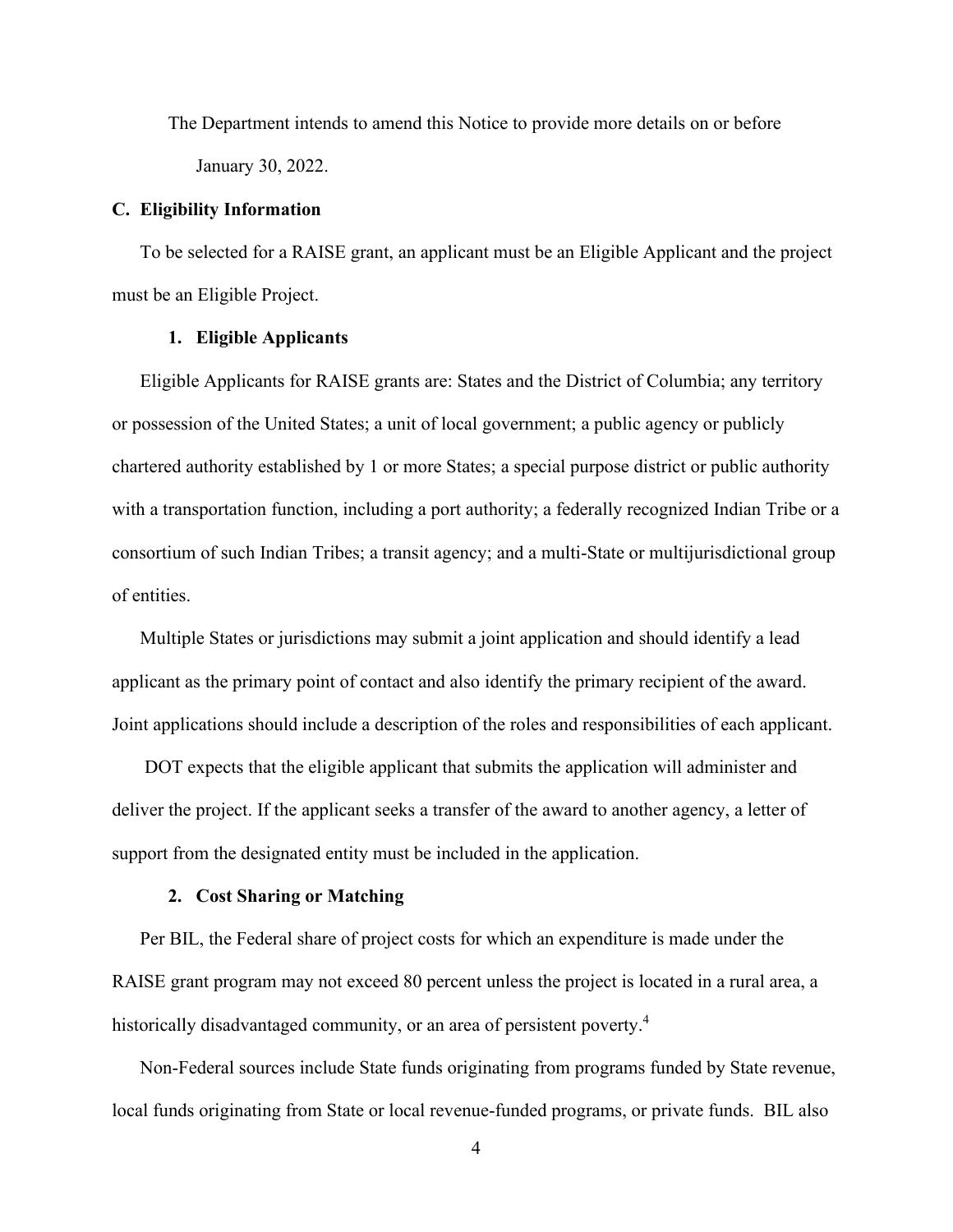allows for the following Federal funds to be considered "non-Federal" for the purpose of the RAISE program: (A) tribal transportation program funds under section 202 of title 23; (B) Federal lands transportation program funds under section 203 of title 23; (C) TIFIA program funds (as defined in section 601(a) of title 23); and (D) Railroad Rehabilitation and Improvement Financing Program under chapter 224. Toll credits under 23 U.S.C. 120(i) are considered a Federal source under the RAISE program and, therefore, cannot be used to satisfy the statutory cost sharing requirement of a RAISE award. Unless otherwise authorized by statute, non-Federal cost-share may not be counted as the non-Federal share for both the RAISE grant and another Federal grant program. DOT will not consider previously incurred costs or previously expended or encumbered funds towards the matching requirement for any project. Matching funds are subject to the same Federal requirements as awarded funds. If repaid from non-Federal sources, Federal credit assistance is considered non-Federal share.

## **D. Application and Submission Information**

#### **1. Address to Request Application Package**

Instructions for submitting applications will be found at

[www.transportation.gov/RAISEgrants](http://www.transportation.gov/BUILDgrants) along with specific instructions for the forms and attachments required for submission, on or before January 30, 2022.

### **2. Content and Form of Application Submission**

The Department intends to amend this Notice to provide more details on or before January 30, 2022.

# **3. Unique Entity Identifier and System for Award Management (SAM)**

Each applicant must: 1) be registered in SAM before submitting its application; 2) provide a valid unique entity identifier in its application; and 3) continue to maintain an active SAM registration with current information at all times during which it has an active Federal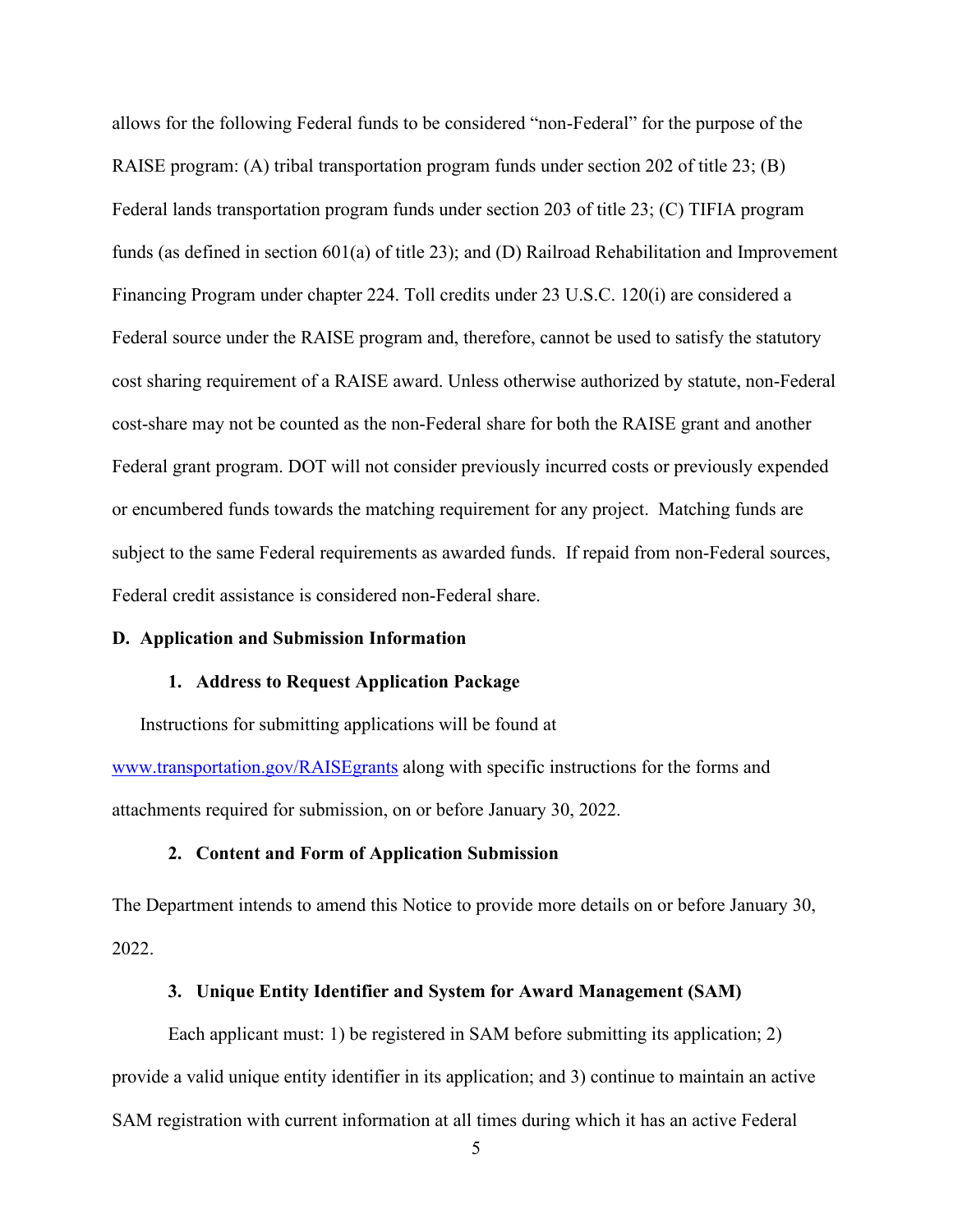award or an application or plan under consideration by a Federal awarding agency. DOT may not make a RAISE grant to an applicant until the applicant has complied with all applicable unique entity identifier and SAM requirements and, if an applicant has not fully complied with the requirements by the time DOT is ready to make a RAISE grant, DOT may determine that the applicant is not qualified to receive a RAISE grant and use that determination as a basis for making a RAISE grant to another applicant.

### **4. Submission Dates and Times**

Applications must be submitted by 5:00 PM Eastern on April 14, 2022. To submit an application through Grants.gov, applicants must:

([1](#page-5-0)) Obtain a Unique Entity Identifier<sup>1</sup> (UEI) number;

(2) Register with the System for Award Management (SAM) at

[www.SAM.gov;](http://www.sam.gov/)

(3) Create a Grants.gov username and password; and

(4) The E-Business Point of Contact (POC) at the applicant's organization must respond to the registration email from Grants.gov and login at Grants.gov to authorize the applicant as the Authorized Organization Representative (AOR). Please note that there can be more than one AOR for an organization.

Please note that the Grants.gov registration process usually takes 2-4 weeks to complete and that DOT will not consider late applications that are the result of failure to register or comply with Grants.gov applicant requirements in a timely manner. For information and instruction on

<span id="page-5-0"></span><sup>&</sup>lt;sup>1</sup> On April 4, 2022 the Federal government will stop using the Data Universal Numbering System (DUNS) number to uniquely identify entities. At that point, entities doing business with the Federal government will use a Unique Entity Identifier (UEI) created in SAM.gov. If your entity is currently registered in SAM.gov, your UEI has already been assigned and is viewable in SAM.gov. This includes inactive registrations.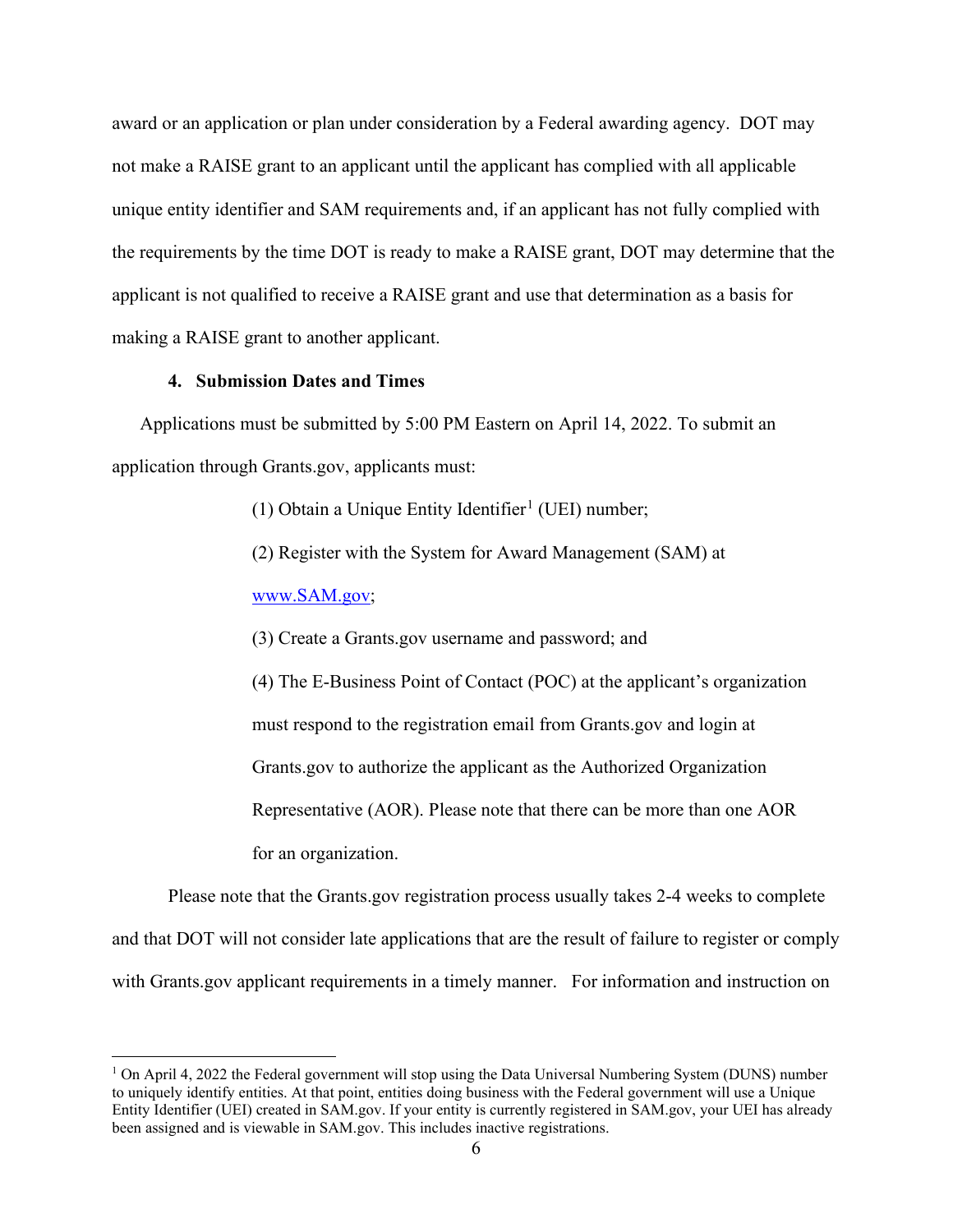each of these processes, please see instructions at

[http://www.grants.gov/web/grants/applicants/applicant-faqs.html.](http://www.grants.gov/web/grants/applicants/applicant-faqs.html) If applicants experience difficulties at any point during the registration or application process, please call the Grants.gov Customer Service Support Hotline at 1(800) 518-4726, Monday-Friday from 7:00 a.m. to 9:00 p.m. EST.

# **5. Other Submission Requirements**

The Department intends to amend this Notice to provide more details on or before January 30, 2022.

### **E. Application Review Information**

### **1. Criteria**

The BIL requires the Department to evaluate projects based on safety, environmental sustainability, quality of life, mobility and community connectivity, economic competitiveness and opportunity to include tourism opportunity, state of good repair, partnership and collaboration, and innovation. Additional considerations include demonstrated project readiness and cost effectiveness.

## **2. Review and Selection Process**

The Department intends to amend this Notice to provide more details on or before January 30, 2022.

# **F. Federal Award Administration Information**

# **1. Federal Award Notice**

The Department intends to amend this Notice to provide more details on or before January 30, 2022.